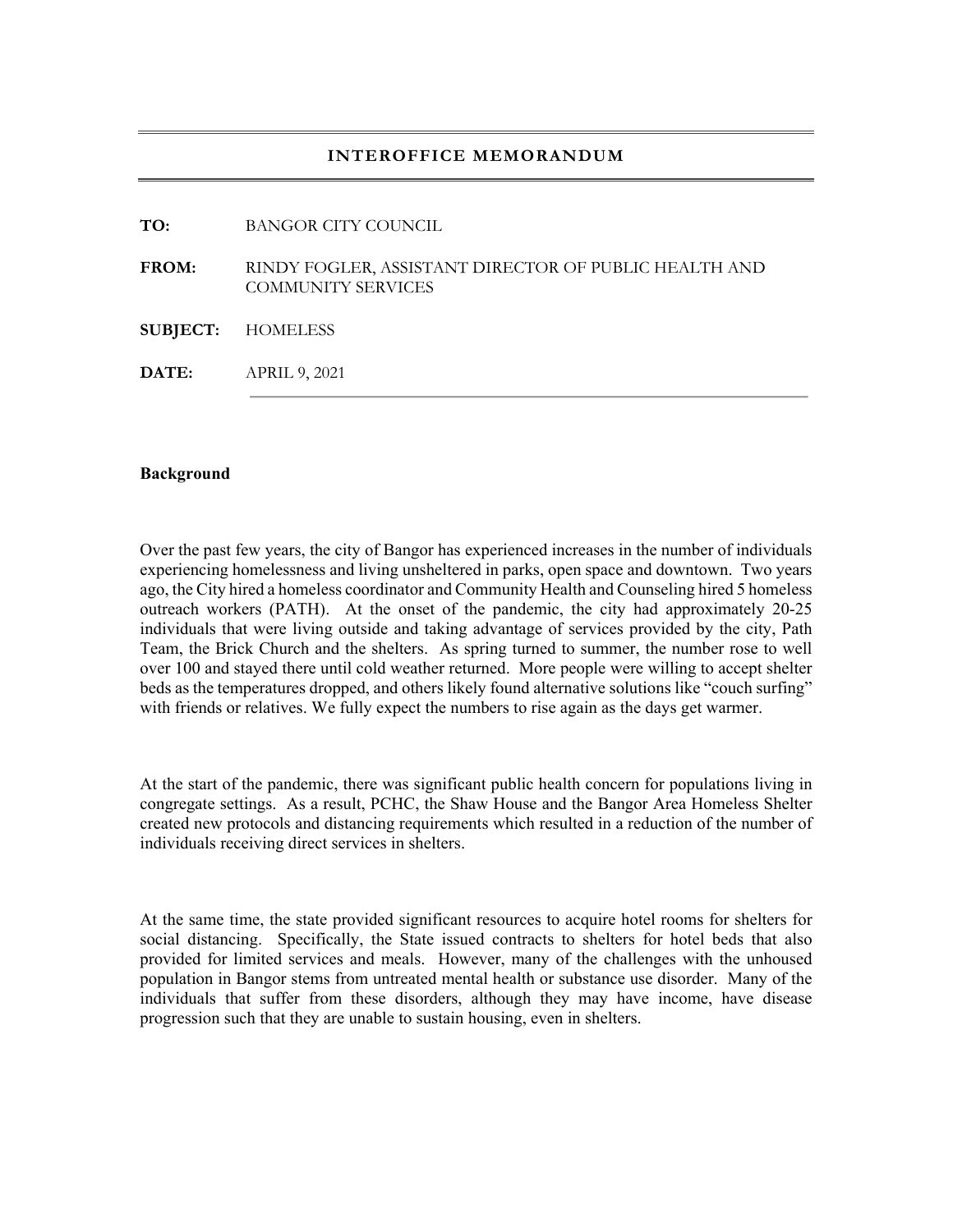At present, the Bangor Area Homeless Shelter and Shaw House have available beds, and the Hope House is at capacity at both their shelter and the Ramada. The warming centers at the BAHS, Brick Church and Mansion Church have kept guests safe throughout the winter months but have ceased operation for the year. Combined, the warming centers hosted 40-50 people each night who now will need to look for other options. Approximately a dozen individuals have been outside all winter, choosing not to take advantage of either shelter or warming center options.

As has been the case for the past year, daily meals are being served by the BAHS, the Brick Church, the Salvation Army and the Hope House. Hope House meals are open to their guests only, but the three other sites serve all comers. Thanks to CDBG funding, the Brick Church is now fully sprinkled and houses an indoor shower for use by anyone in need. We expect the portable outdoor shower trailer located in the Brick Church parking lot will return once the weather gets warmer. This past winter, the Parks and Rec Department installed needle boxes in four locations across the City.

The City's Homeless Outreach Caseworker continues to work daily with shelter guests and unsheltered individuals willing to engage in the process of seeking permanent housing. The City's Shelter Plus Care program plays a significant role in helping to secure housing for these individuals. In addition, we continue to purchase bus tickets for people experiencing homelessness who have an established housing plan in another state. Despite the housing and relocation, our overall number of people experiencing homelessness has declined very little as more people continue to come to Bangor from both in and out of state.

# **Challenges**

- A core of about 20-40 individuals experiencing homelessness are difficult to house. They typically live outside year-round. They are unable or unwilling to obtain a shelter bed or permanent housing due to diagnosed/undiagnosed mental health disorder or substance use disorder.
- The incidence of substance use disorder and severe, untreated mental illness among our sheltered and unsheltered homeless population appears to be growing. This makes engaging them in any sort of housing- related service difficult. The City's Homeless Outreach Caseworker along with those from the CHCS PATH team and PCHC/Hope House are finding it increasingly difficult to not only find landlords willing to take this population but also to get the individuals to take the necessary steps to obtain secure housing.
- The behavior of some of these individuals due to mental health/substance use is the source of substantial number of complaints from residents and business. Often the behaviors make folks uncomfortable and sometimes residents/businesses are reporting criminal and aggressive behaviors towards themselves or customers.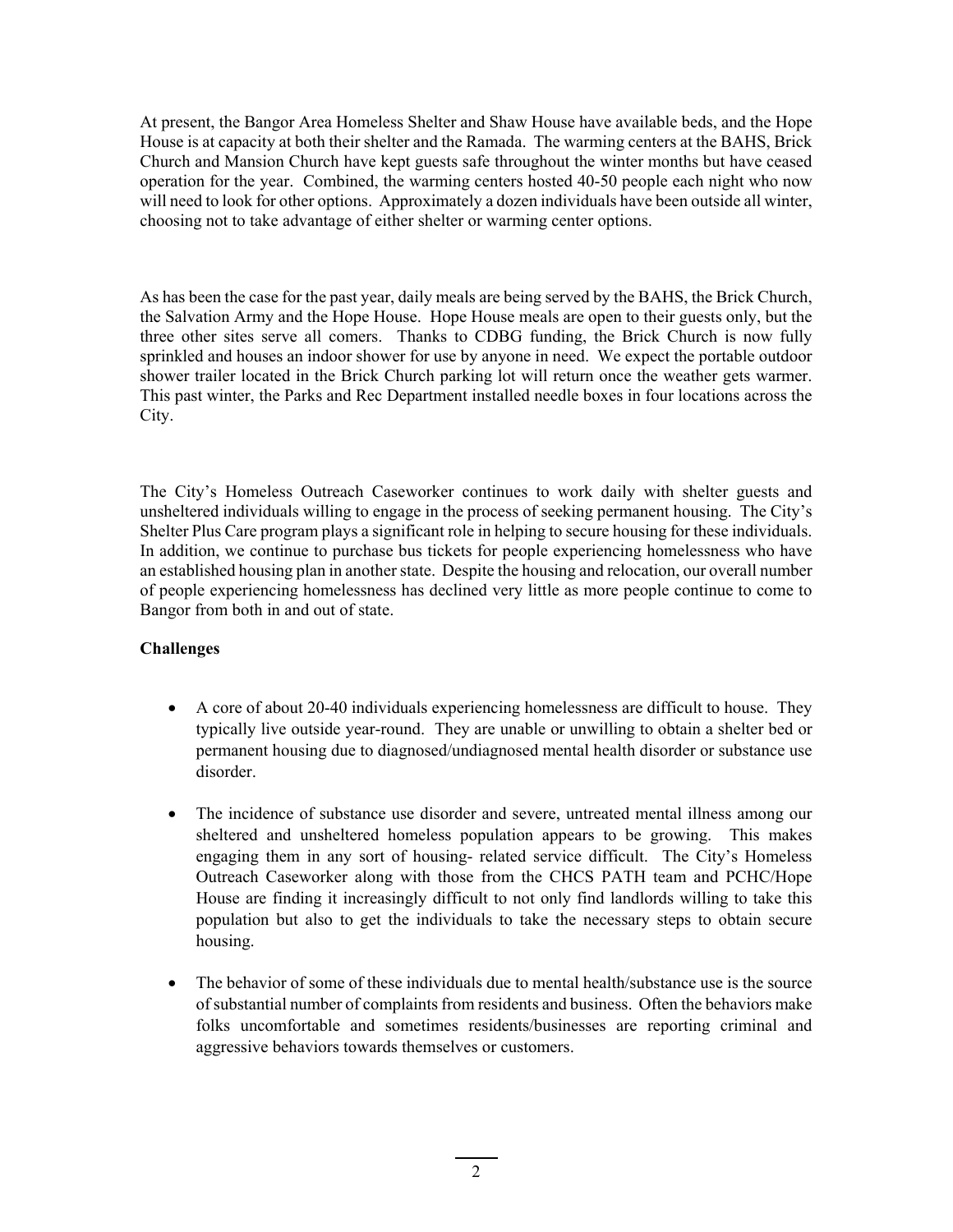- Campsites have begun to appear in various areas of the City. In all likelihood, unsheltered individuals will once again migrate toward the waterfront, public parks, the Kenduskeag Stream, the pines, Bass Park, and other more remote areas.
- Many of the campsites will be in areas designed for the enjoyment of the broader community (i.e. the waterfront).
- Other communities continue to send and at times transport homeless individuals to Bangor. This may be due in part to a statewide General Assistance program that is inconsistent and puts a greater burden on service center communities.
- Loosely organized community organizations are providing meals in public places like Pickering Park and the waterfront. Additionally, they are distributing tents and sleeping bags which makes camping a more attractive option.
- Needle waste was a significant issue last summer. During the pandemic the state did away with one for one needle exchange which may have contributed to the proliferation of needles around the city. Additionally, the state has approved a new needle exchange and there is some concern that the problem may grow. The city installed needle boxes and we will monitor for their effectiveness.
- Downtown businesses continue to voice concern over the number of homeless individuals loitering in the area. Some has expressed concern that their staff members don't feel comfortable walking to the parking garage.
- Police officers are spending an inordinate amount of time responding to people experiencing homelessness, to the point where it is impacting the department's ability to retain staff.
- The lack of public restroom facilities continues to be a concern. Local groups including the Peace and Justice Center are pressuring the City to provide restrooms for those experiencing homelessness as well as visitors to the downtown and waterfront areas. This certainly makes sense from a public health perspective. Portable toilets have been provided in the past, but significant damage to the units and altercations with vendor staff led to their removal. Restrooms in the Harbormaster building have also been opened and saw many of the same issues as the portable units downtown.

# **Options**

# Short Term

 Create "points of service" where individuals experiencing homelessness can get shelter (if available); outreach services from our staff, PATH, and PCHC; food; bathroom facilities (portable toilets), showers, needle boxes etc. The logical service points are BAHS, the Brick Church, Hope House, and the Salvation Army.